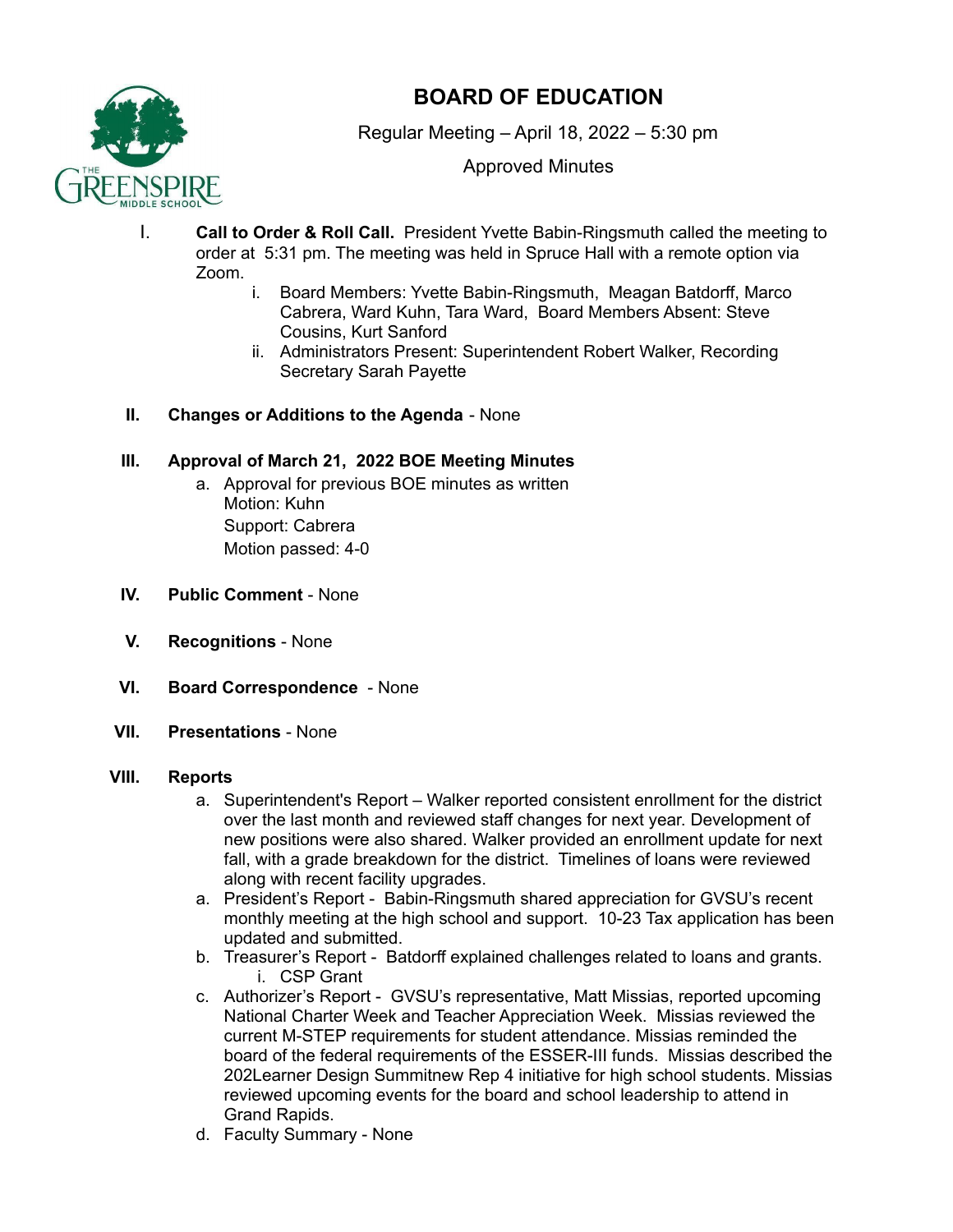# **IX. Consent Agenda**

- a. Committee Reports
	- i. Facilities & Finance
	- ii. School Expansion
	- iii. Personnel
	- iv. Curriculum/School Improvement Team
	- v. Student Support Council Approval of consent agendas of those provided Motion: Kuhn Support: Ward Passed: 4-0

#### **X. Discussion Items**

- a. Executive Committee Position (Treasurer) Board discussed who might perform this role. Batdorff explained the position details and the weekly estimated amount of time required. Discussion ensued. Board expansion is being considered. A nominating committee will be assembled.
- b. Budget Discussion 2022-2023 Walker provided a summary of the proposed budget and explained some of the new budget line items. Positions qualifying for ESSER funds were explained. Current enrollment numbers with potential fund balance were reviewed. Discussion ensued regarding possible changes and the challenges of the Bridge Loan.
- c. High School Policies Insurance company and GVSU were all consulted for the following discussion item policies.
	- i. Student Driving Policy Walker reviewed. Open lunch permission form, entry and exit points were considered, and potential regulations were shared.
	- ii. Student Driver Parking Permit Applications will be requested along with a tag to identify Greenspire student cars. Proof of insurance, registration and valid license will be required to receive a driver parking permit.
	- iii. Student Passenger Permission Form Walker reviewed.
- d. High School Mascot/School Colors High School student council has chosen the sturgeon as a mascot and potential colors of navy blue and kelly green.

#### **XI. Action Items**

- a. Approval of Sex Educational Advisory Board Curriculum (Spring 2022) Motion: Kuhn Motion Support: Cabrera Motion Passed: 4-0
- b. Approval of Dual Enrollment Policy (High School) Motion: Cabrera Support: Kuhn Motion Passed: 4-0
- c. Approval of Apple Technology Order (High School) Motion: Batdorff Support: Cabrera Motion Passed: 4-0